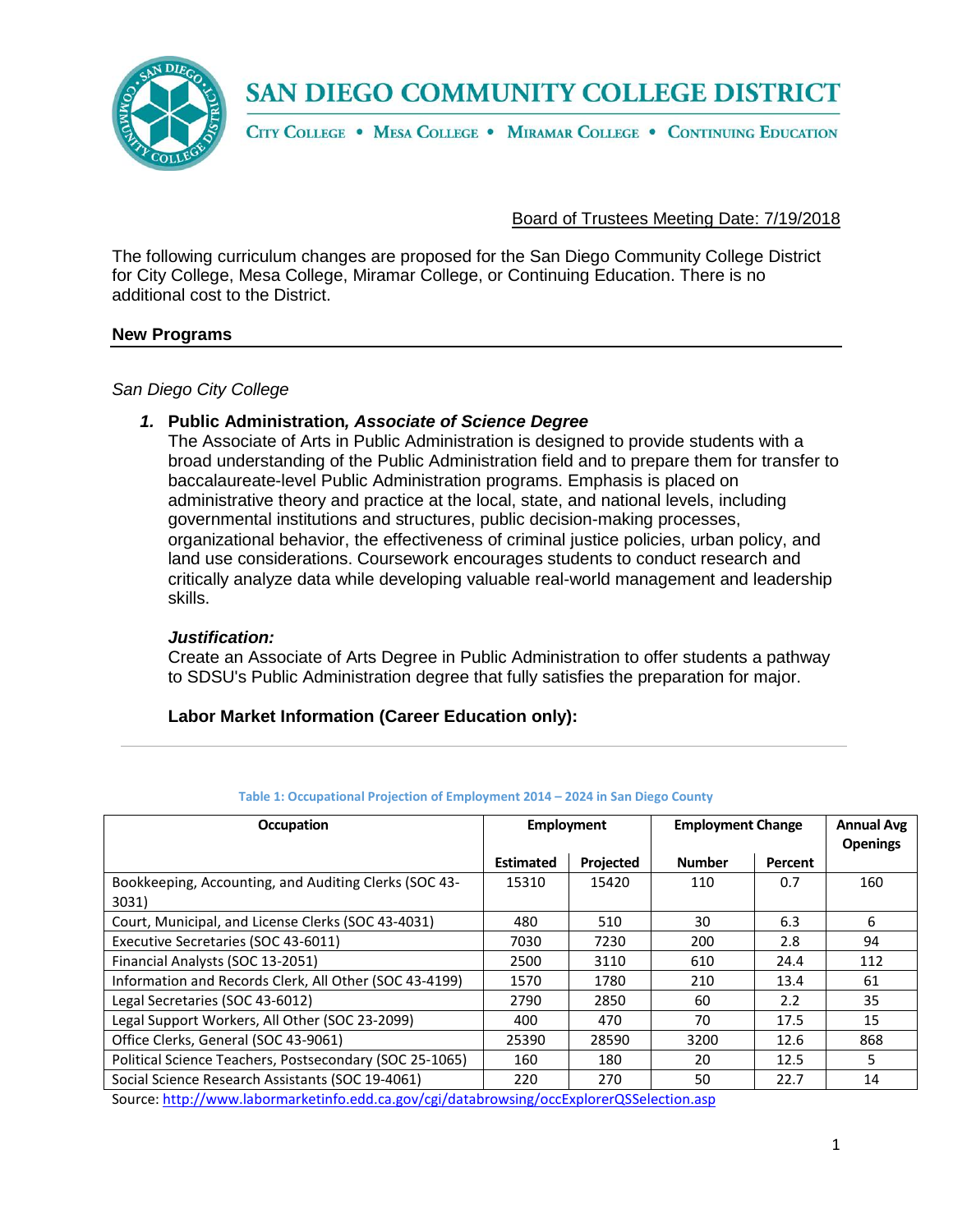

CITY COLLEGE . MESA COLLEGE . MIRAMAR COLLEGE . CONTINUING EDUCATION

#### *San Diego Mesa College*

#### *1.* **Fermentation Management Certificate of Achievement**

The Fermentation Management program includes study of the production, management and business of the following industries: brewing, distilling, wine making, coffee roasting, and other various fermented beverages. The Certificate of Achievement focuses on the business aspects of the industry including sales and marketing, law, accounting, importing, distribution and operations. It also includes the study of the production of beer, wine, sprits and other fermented beverages.

#### *Justification:*

This is a new program created under the Strong Workforce Grant.

#### **2. Fermentation Management Associate of Science Degree**

The Fermentation Management program includes study of the production, management and business of the following industries: brewing, distilling, wine making, coffee roasting, and other various fermented beverages. The Associate of Science focuses on the business aspects of the industry including sales and marketing, law, accounting, importing, distribution and operations. It also includes the study of the production of beer, wine, sprits and other fermented beverages. The Associate of Science includes laboratory courses in beer and wine production, as well as other fermented beverages. Additionally, it helps prepare students for transfer to a similar four-year program.

#### *Justification*:

This is a new program created under the Strong Workforce Grant.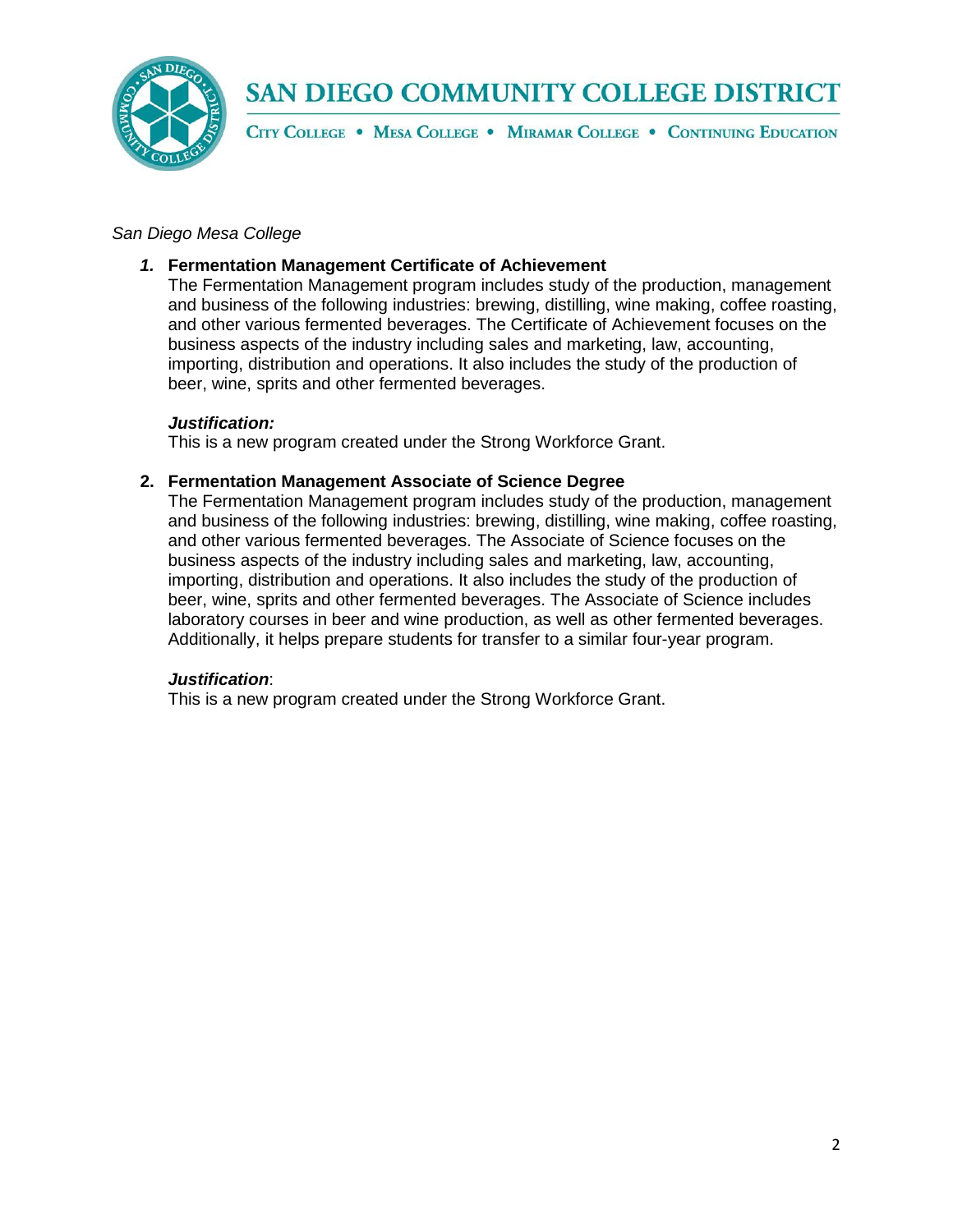

CITY COLLEGE . MESA COLLEGE . MIRAMAR COLLEGE . CONTINUING EDUCATION

### **Labor Market Information (Career Education only): Table 1. Employment Outlook for Fermentation Occupations (San Diego & Imperial Counties)**

| Occupation                                                                                                | 2015<br>Jobs | 2020<br>Jobs | $5-Yr$<br>Change | $5-Yr$ %<br>Change | 5-year<br><b>Openings</b> | Annual<br><b>Openings</b> |
|-----------------------------------------------------------------------------------------------------------|--------------|--------------|------------------|--------------------|---------------------------|---------------------------|
| Mixing and Blending Machine Setters,<br>Operators, and Tenders                                            | 979          | 1,075        | 96               | 10%                | 209                       | 42                        |
| Extruding, Forming, Pressing, and<br>Compacting Machine Setters, Operators,<br>and Tenders                | 311          | 316          | 5                | 2%                 | 61                        | 12                        |
| Separating, Filtering, Clarifying,<br>Precipitating, and Still Machine Setters,<br>Operators, and Tenders | 197          | 273          | 76               | 39%                | 114                       | 23                        |
| Cleaning, Washing, and Metal Pickling<br><b>Equipment Operators and Tenders</b>                           | 158          | 162          | 4                | 3%                 | 26                        | 5                         |
| Cooling and Freezing Equipment<br><b>Operators and Tenders</b>                                            | 15           | 20           | 5                | 33%                | $<$ 10                    | N/A                       |
| Total                                                                                                     | 1,660        | 1,846        | 186              | 11%                | 417                       | 83                        |
| Source: http://www.labormarketinfo.edd.ca.gov/cgi/databrowsing/occExplorerQSSelection.asp                 |              |              |                  |                    |                           |                           |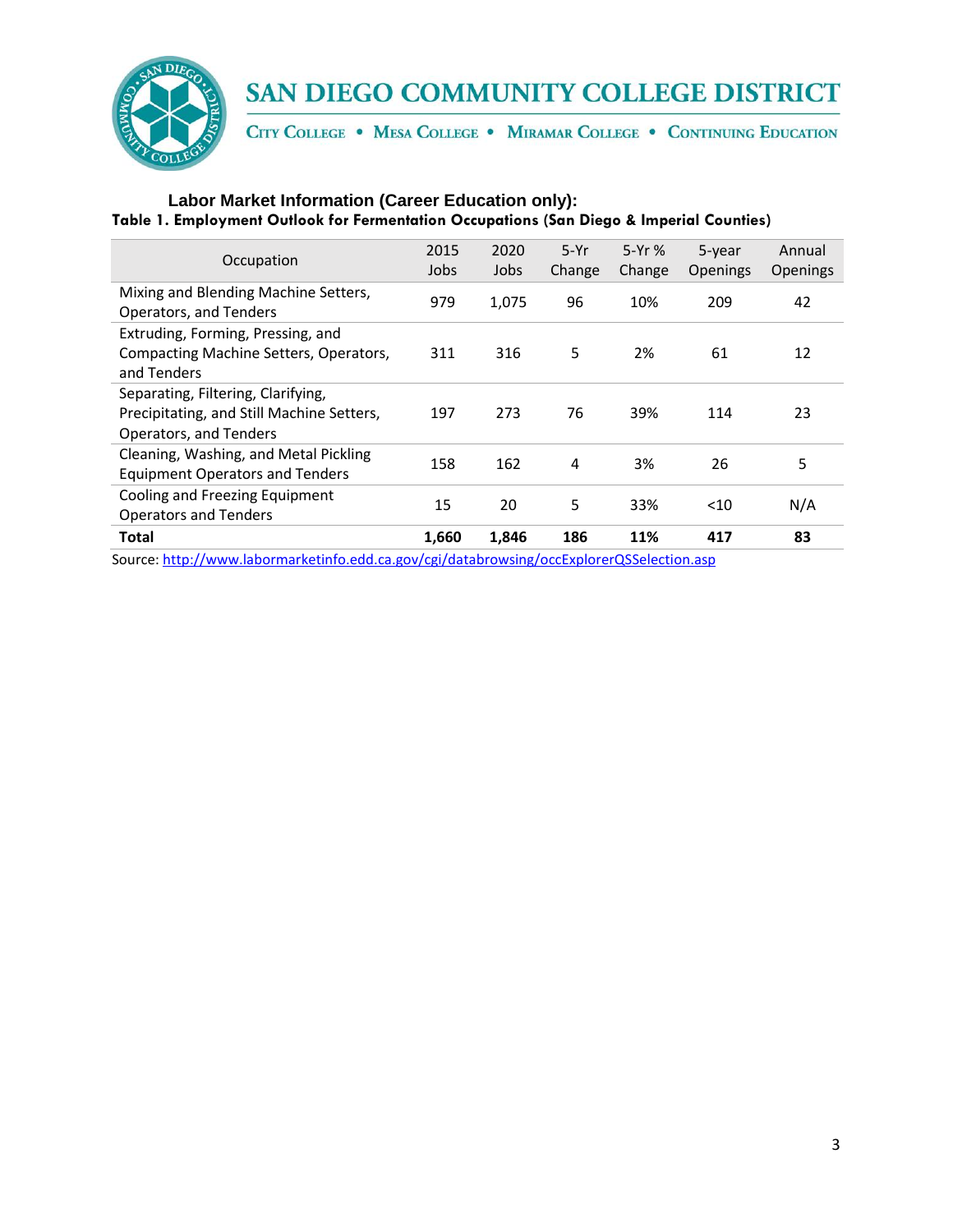

CITY COLLEGE . MESA COLLEGE . MIRAMAR COLLEGE . CONTINUING EDUCATION

#### **Program Revisions**

#### *San Diego City College*

**1. English Language Acquisition Certificate of Performance** Changes

- i. Remove ELAC 45 from Courses Required for the Major<br>ii. Add ELAC 145 to Courses Required for the Major
- Add ELAC 145 to Courses Required for the Major

### **2. Political Science Associate of Arts Degree**

# Changes<br>*i*<sub>Re</sub>

- $\overline{\text{Remove}}$  HIST 100, HIST 101, HIST 105, HIST 106, and PSYC 258 from Courses Required for the Major
- ii. Add POLI 121, POLI 140, and POLI 201 to Courses Required for the Major

#### *San Diego Miramar College*

- **1. Advanced English Language Acquisition Certificate of Performance** Changes:
	- i. Remove ELAC 45 from Courses Required for the Major
	- ii. Add ELAC 145 to Courses Required for the Major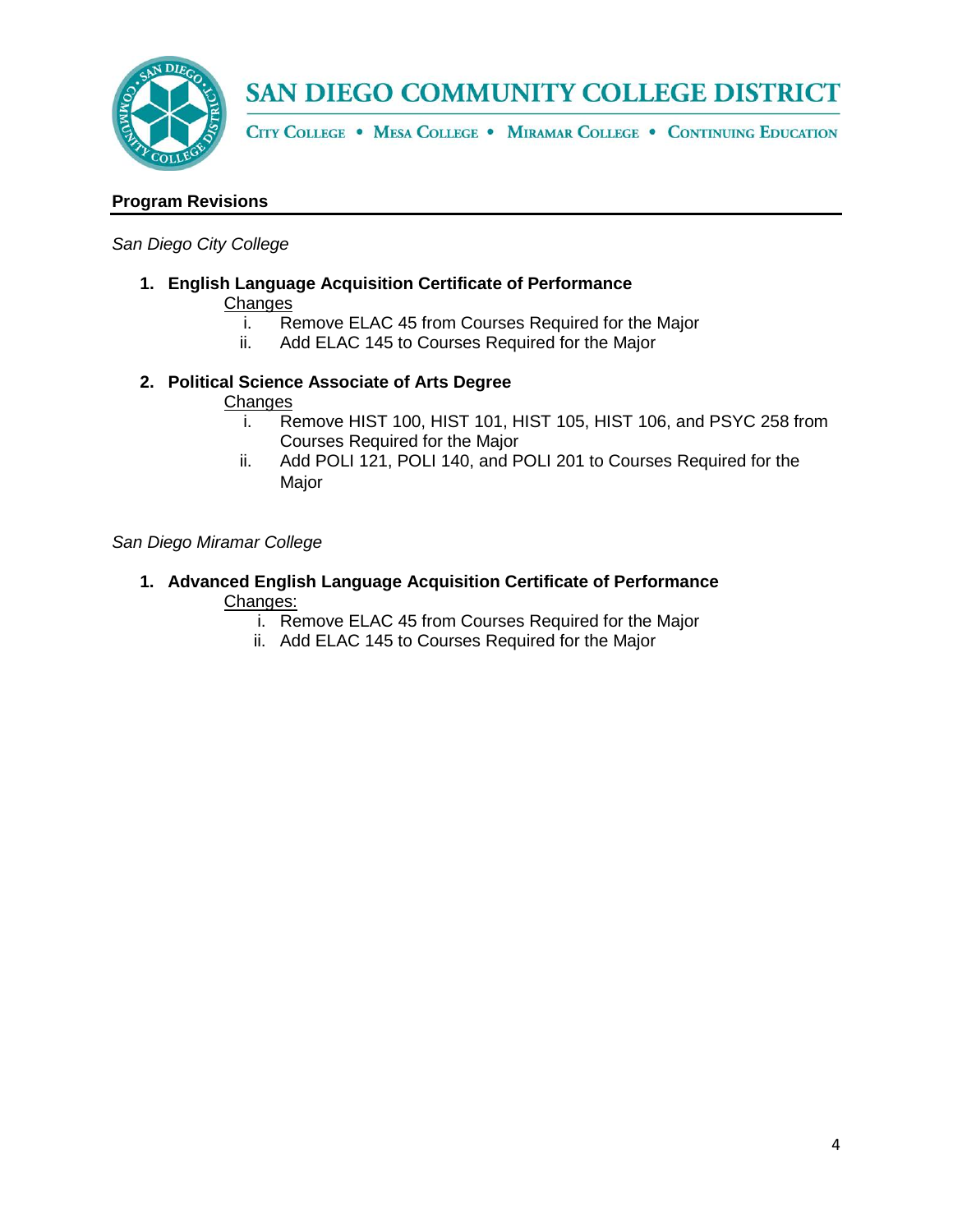

CITY COLLEGE . MESA COLLEGE . MIRAMAR COLLEGE . CONTINUING EDUCATION

| <b>New Courses</b>                                                                                                                                                                                                                                                                                                                                                                                      | <b>Units</b>                                                                                    |  |  |  |
|---------------------------------------------------------------------------------------------------------------------------------------------------------------------------------------------------------------------------------------------------------------------------------------------------------------------------------------------------------------------------------------------------------|-------------------------------------------------------------------------------------------------|--|--|--|
| San Diego City College                                                                                                                                                                                                                                                                                                                                                                                  |                                                                                                 |  |  |  |
| <b>ANTH 130 Bones: Human Osteology</b><br><b>ANTH 140 Primatology</b>                                                                                                                                                                                                                                                                                                                                   | 3 Units<br>3 Units                                                                              |  |  |  |
| San Diego Mesa College                                                                                                                                                                                                                                                                                                                                                                                  |                                                                                                 |  |  |  |
| <b>ANTH 117 Anthropology of Gender and Sexuality</b><br>FERM 110 Importing and Distribution<br>FERM 120 Fundamentals of Spirits<br>FERM 130 Flavor and Form<br><b>FERM 140 Beer Production Laboratory</b><br>FERM 150 Wine Production Laboratory<br>FERM 160 Retail and Marketing Laboratory<br>WEBD 171 Advanced JavaScript for Web Development<br>WMNS 101 Introduction to Gender and Women's Studies | 3 Units<br>3 Units<br>2 Units<br>2 Units<br>4 Units<br>4 Units<br>4 Units<br>3 Units<br>3 Units |  |  |  |
| San Diego City College and San Diego Miramar College                                                                                                                                                                                                                                                                                                                                                    |                                                                                                 |  |  |  |
| PADM 200 Introduction to Public Administration                                                                                                                                                                                                                                                                                                                                                          | 3 Units                                                                                         |  |  |  |
| San Diego City College, San Diego Mesa College, and San Diego Miramar College                                                                                                                                                                                                                                                                                                                           |                                                                                                 |  |  |  |
| PSYC 283 Introduction to Cognitive Psychology                                                                                                                                                                                                                                                                                                                                                           | 3 Units                                                                                         |  |  |  |